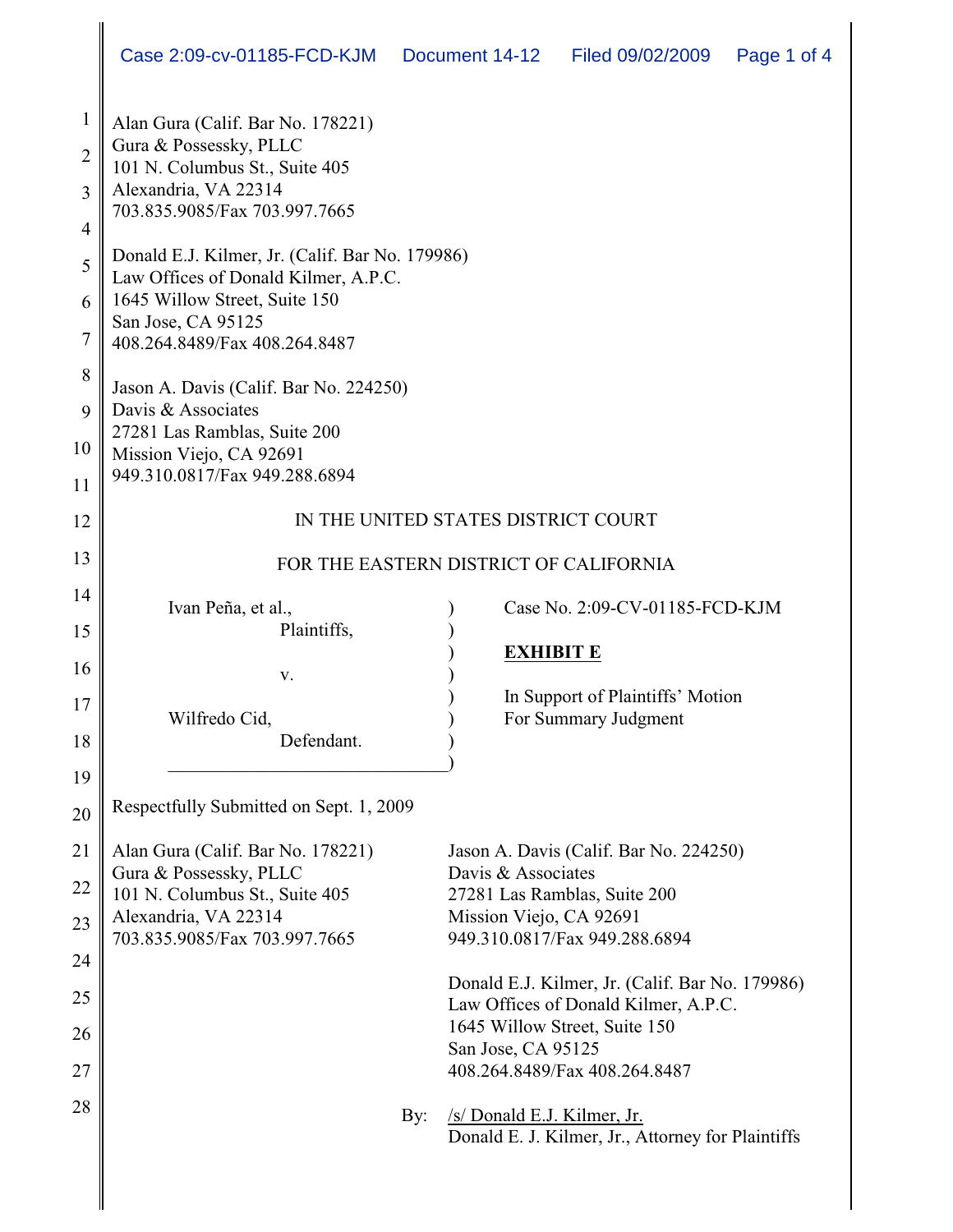

Case 2:09-cv-01185-FCD-KJM Document 14-12 Filed 09/02/2009 Page 2 of 4

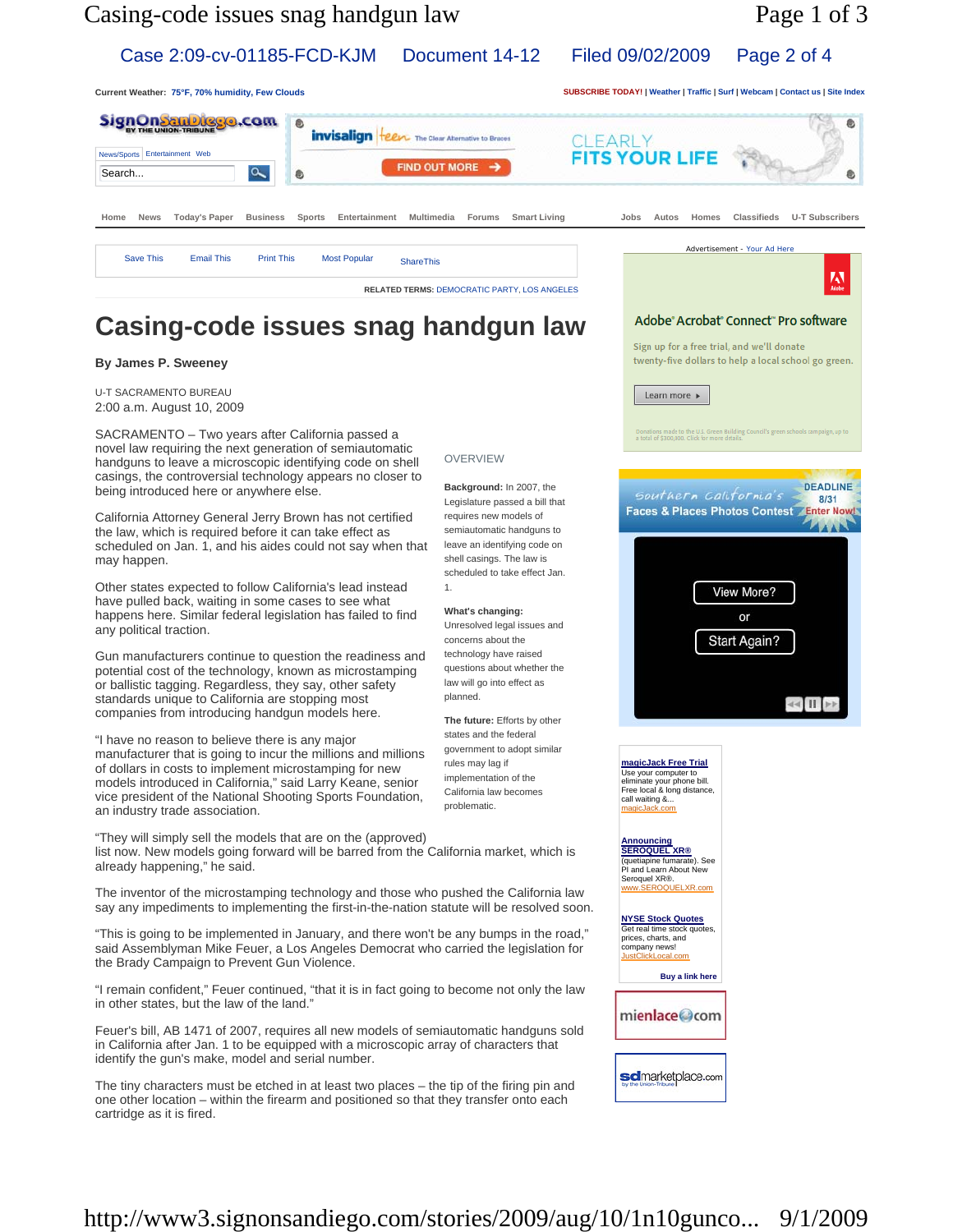# Casing-code issues snag handgun law Page 2 of 3

# Case 2:09-cv-01185-FCD-KJM Document 14-12 Filed 09/02/2009 Page 3 of 4

Gun-control advocates say the technology could have a profound impact on fighting crime. Most homicides in California are committed with handguns and most handguns sold in the state are semiautomatics.

But the limited application of the law, even if everything goes smoothly, does not figure to be felt for years.

The statute covers only new models of semiautomatic handguns approved for sale after its effective date. That excludes 1,326 different types of handguns legal for sale in California. Revolvers, which do not discharge shell casings, also are not covered.

The microstamping process was invented 15 years ago by Todd Lizotte, a New Hampshire engineer who patented the process under the trademark NanoMark Technologies. Because the technology was available nowhere else, the Legislature required the attorney general to certify that it was available "to more than one (gun) manufacturer unencumbered by any patent restrictions."

That hasn't happened yet.

"We're continuing to review the legislation, but the certification requirements have not yet been met," Christine Gasparac, the attorney general's press secretary, said last week.

The relevant patents are not yet in the public domain, Gasparac explained.

"Nothing can move forward until the patent issue has been resolved," she said.

Lizotte, the inventor, said from the outset that he was willing to provide a royalty-free license for gun manufacturers. Such a license would have allowed him to retain the patent rights for other applications.

But that did not satisfy the firearms industry nor apparently the state's attorneys.

In an interview last week, Lizotte said he recently decided to abandon at least four of the patents involved.

"We worked with the (state's) attorneys," he said. "They told us exactly what we needed to do to meet the guidelines and we've done that."

The patents may have been abandoned, said Gasparac, the attorney general's press secretary, "but our office is not aware of that."

Feuer, the assemblyman who carried the bill, requested and was granted a meeting with the attorney general last month. Afterward, he said he believes the certification process will be done soon.

That came as a surprise to representatives of the firearms industry, who said they have not been invited to any stakeholder sessions, as they normally are when the state develops regulations for major new gun laws.

In the two years since California embraced microstamping, seven other states have considered similar legislation. A proposed national law also was introduced in Congress. But only the District of Columbia has passed a microstamping law.

But even if the attorney general certifies the measure, gun makers say it's uncertain when the internal coding may be added to firearms, if ever.

Many firearms companies are struggling to comply with California's 2006 mandate that all new handgun models include a loaded chamber indicator and a mechanism that prevents firing when a magazine is removed.

In the more than three years since, just one new semiautomatic model has been approved by the state. Two others are pending, Gasparac said.

Sturm, Ruger & Co. Inc. is the only gun maker to date that has overcome that hurdle. The company's general counsel said he has "grave concerns" about whether microstamping is feasible.

"The problem I have with this is it can't be done," said Kevin Reid, Ruger's general counsel. "The legislation says it has to work 100 percent of the time and there is nobody, nobody including Todd Lizotte himself, who would say it will always work."

Several studies, including one done by the University of California Davis, have concluded the process needs further review, that it appears to work better on some guns than others.

#### **News Breaking News:** NewsBlog **Legal Affairs:** Minute Orders Science: Eureka Weather: Weather Watch **Sports** • SportsBlog **PadresBlog Minor League** Blog • BoltsBlog Going Outside **Teeing Off**

**Weblogs**

• Links

**Opinion** • America's Finest Blog

**Arts** 

- Entertainment:
- **Street**
- Television: TV **Tracker**
- Theater: House **Seats** • Books: Volumes
- & Visions
- **Also** • Autos: Maynard's
- Garage • Health: Paul
- Greer's Running
- Weblog • Boomers: Baby
- Boomer Adviser
- Military: Homefront in Focus Development:
- Under the Hood **More Weblogs**

### **Opinion Online**



Contact your representatives

**Contact** SignOnSanDiego.com | Online Media Kit | Print Media Kit | Frequently Asked Questions | Make us your Home Page Contact the Union-Tribune | About the Union-Tribune | Site Index | Privacy Policy | Your California Privacy Rights **© Copyright 2009 The San Diego Union-Tribune, LLC**





**Loved One?**